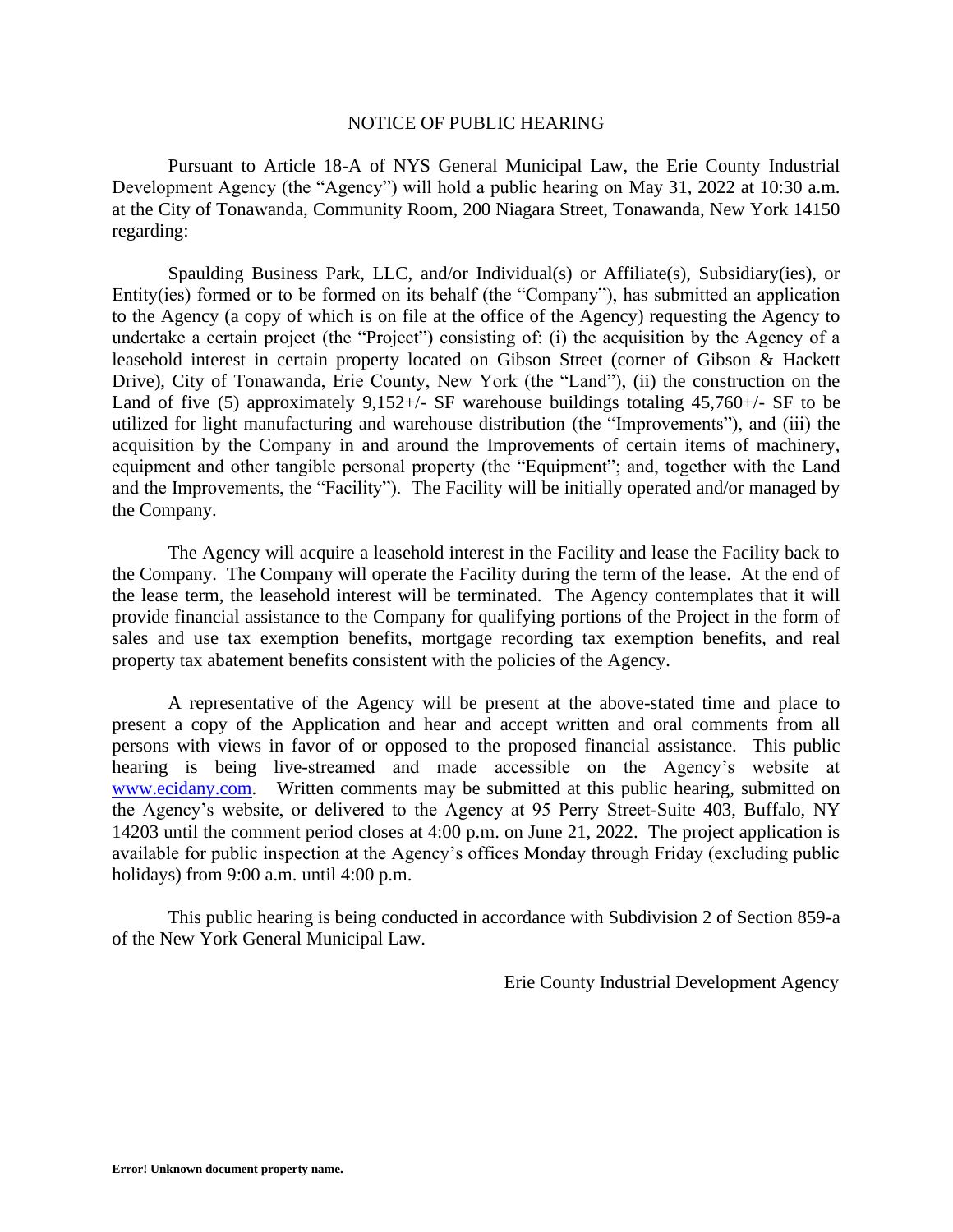

# **Spaulding Business Park LLC**

Instructions and Insurance [Requirements](https://www.ecidany.com/documents/tax_incentives_app/Instructions_and_Insurance_Req.PDF) Document

# **Section I: Applicant Background Information**

Please answer all questions. Use "None" or "Not Applicable" where necessary. Information in this application may be subject to public review under New York State Law.

# Applicant Information - Company Receiving Benefit

| <b>Project Name</b>                        | Spaulding Business Park                                                                                                                                                                                                                                                                                                                                                                                                                                                                                                                                                                            |
|--------------------------------------------|----------------------------------------------------------------------------------------------------------------------------------------------------------------------------------------------------------------------------------------------------------------------------------------------------------------------------------------------------------------------------------------------------------------------------------------------------------------------------------------------------------------------------------------------------------------------------------------------------|
| <b>Project Summary</b>                     | I am going to be building a business park on the corner of Gibson St. and Hackett Dr in The City<br>of Tonawanda, NY (4 acres of vacant land - no current address yet). I will be building a total of<br>five buildings in two to three phases (approx 2 to 3 years for full project completion). Each<br>phase will be approximately 10,000 to 20,000 sqft. Building units will rent out to light<br>manufacturing companies and warehouse distribution. We are projecting an average of 20 to<br>35 tenants total (depending on the needs of future tenants). Project cost approx \$2.1 million. |
| <b>Applicant Name</b>                      | Spaulding Business Park LLC                                                                                                                                                                                                                                                                                                                                                                                                                                                                                                                                                                        |
| <b>Applicant Address</b>                   | 6500 Ward Road                                                                                                                                                                                                                                                                                                                                                                                                                                                                                                                                                                                     |
| <b>Applicant Address 2</b>                 |                                                                                                                                                                                                                                                                                                                                                                                                                                                                                                                                                                                                    |
| <b>Applicant City</b>                      | Sanborn                                                                                                                                                                                                                                                                                                                                                                                                                                                                                                                                                                                            |
| <b>Applicant State</b>                     | New York                                                                                                                                                                                                                                                                                                                                                                                                                                                                                                                                                                                           |
| <b>Applicant Zip</b>                       |                                                                                                                                                                                                                                                                                                                                                                                                                                                                                                                                                                                                    |
| Phone                                      | $(716)$ 628-1993                                                                                                                                                                                                                                                                                                                                                                                                                                                                                                                                                                                   |
| Fax                                        |                                                                                                                                                                                                                                                                                                                                                                                                                                                                                                                                                                                                    |
| E-mail                                     | jvpaolini@gmail.com                                                                                                                                                                                                                                                                                                                                                                                                                                                                                                                                                                                |
| Website                                    | none                                                                                                                                                                                                                                                                                                                                                                                                                                                                                                                                                                                               |
| <b>NAICS Code</b>                          | 236220 non-residential building construction                                                                                                                                                                                                                                                                                                                                                                                                                                                                                                                                                       |
| <b>Business Organization</b>               |                                                                                                                                                                                                                                                                                                                                                                                                                                                                                                                                                                                                    |
| <b>Type of Business</b>                    | Limited Liability Company                                                                                                                                                                                                                                                                                                                                                                                                                                                                                                                                                                          |
| <b>Year Established</b>                    | 2021                                                                                                                                                                                                                                                                                                                                                                                                                                                                                                                                                                                               |
| State in which Organization is established | New York                                                                                                                                                                                                                                                                                                                                                                                                                                                                                                                                                                                           |
| <b>Individual Completing Application</b>   |                                                                                                                                                                                                                                                                                                                                                                                                                                                                                                                                                                                                    |
| Joseph Paolini<br>Name                     |                                                                                                                                                                                                                                                                                                                                                                                                                                                                                                                                                                                                    |
| President/Owner<br><b>Title</b>            |                                                                                                                                                                                                                                                                                                                                                                                                                                                                                                                                                                                                    |
| 6500 Ward Rd<br><b>Address</b>             |                                                                                                                                                                                                                                                                                                                                                                                                                                                                                                                                                                                                    |

https://www.ecidany.com/app/tax-incentive-application-2019/print/100202 1/18

**Address 2**

**City** Sanborn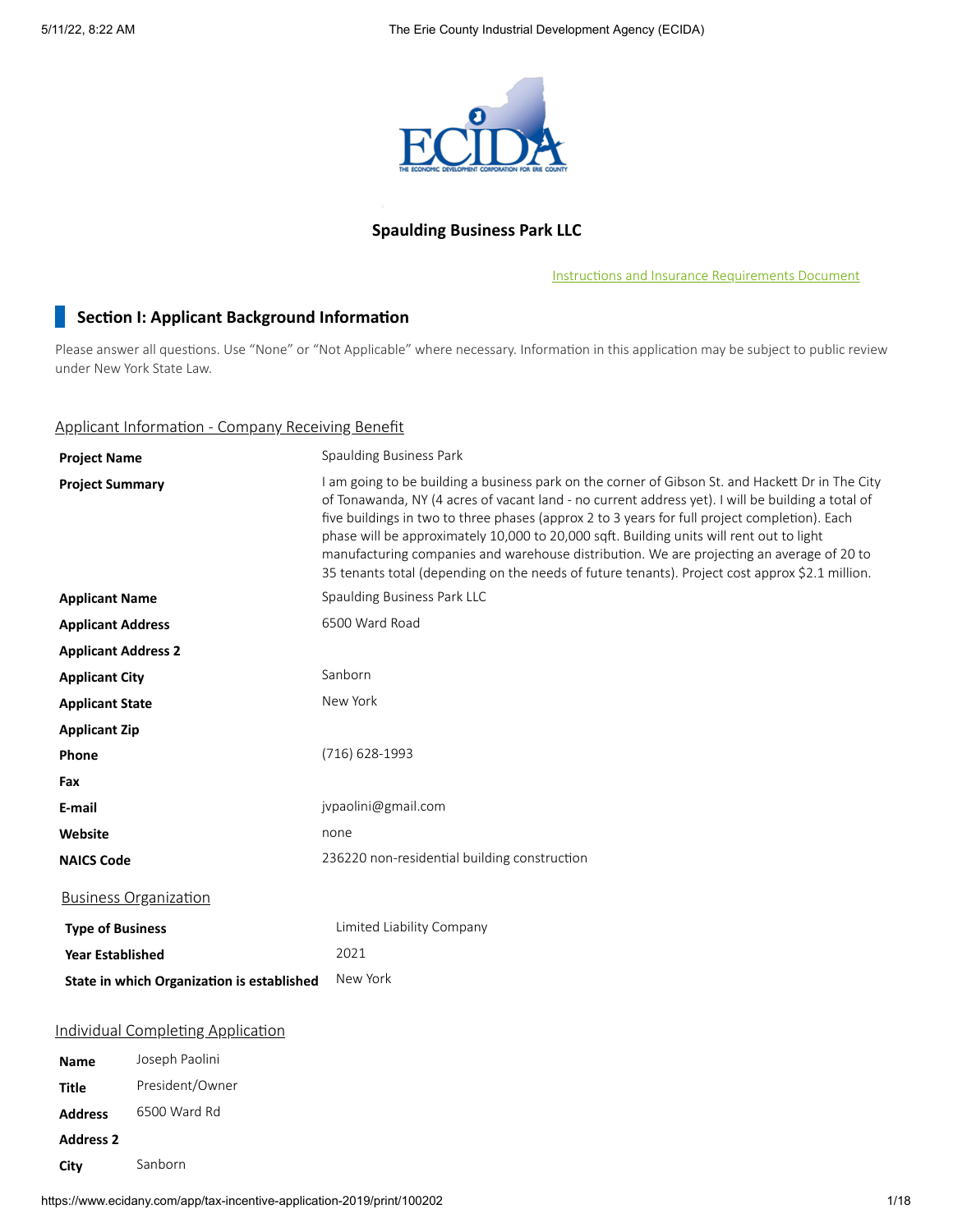| <b>State</b> | New York            |
|--------------|---------------------|
| Zip          | 14132               |
| Phone        | (716) 628-1993      |
| Fax          |                     |
| E-Mail       | jypaolini@gmail.com |

Company Contact (if different from individual completing application)

| <b>Name</b>      |  |
|------------------|--|
| <b>Title</b>     |  |
| <b>Address</b>   |  |
| <b>Address 2</b> |  |
| City             |  |
| <b>State</b>     |  |
| Zip              |  |
| Phone            |  |
| Fax              |  |
| <b>E-Mail</b>    |  |

## Company Counsel

| Name of<br><b>Attorney</b>              | Nicholas Ingrassi                                 |     |
|-----------------------------------------|---------------------------------------------------|-----|
| <b>Firm Name</b>                        | Gross Shuman P.C.                                 |     |
| <b>Address</b>                          | 465 Main St. #600                                 |     |
| <b>Address 2</b>                        |                                                   |     |
| City                                    | <b>Buffalo</b>                                    |     |
| <b>State</b>                            | New York                                          |     |
| Zip                                     | 14203                                             |     |
| Phone                                   | (716) 566-7269                                    |     |
| Fax                                     |                                                   |     |
| E-Mail                                  | ningrassia@gross-shuman.com                       |     |
|                                         | <u>Benefits Requested (select all that apply)</u> |     |
| <b>Exemption from Sales Tax</b>         |                                                   | Yes |
| <b>Exemption from Mortgage Tax</b>      |                                                   | Yes |
| <b>Exemption from Real Property Tax</b> |                                                   | Yes |
| Tax Exempt Financing*<br>No             |                                                   |     |

\* (typically for not-for-profits & small qualified manufacturers)

# Applicant Business Description

Describe in detail company background, history, products and customers. Description is critical in determining eligibility. Also list all **stockholders, members, or partners with % ownership greater than 20%.**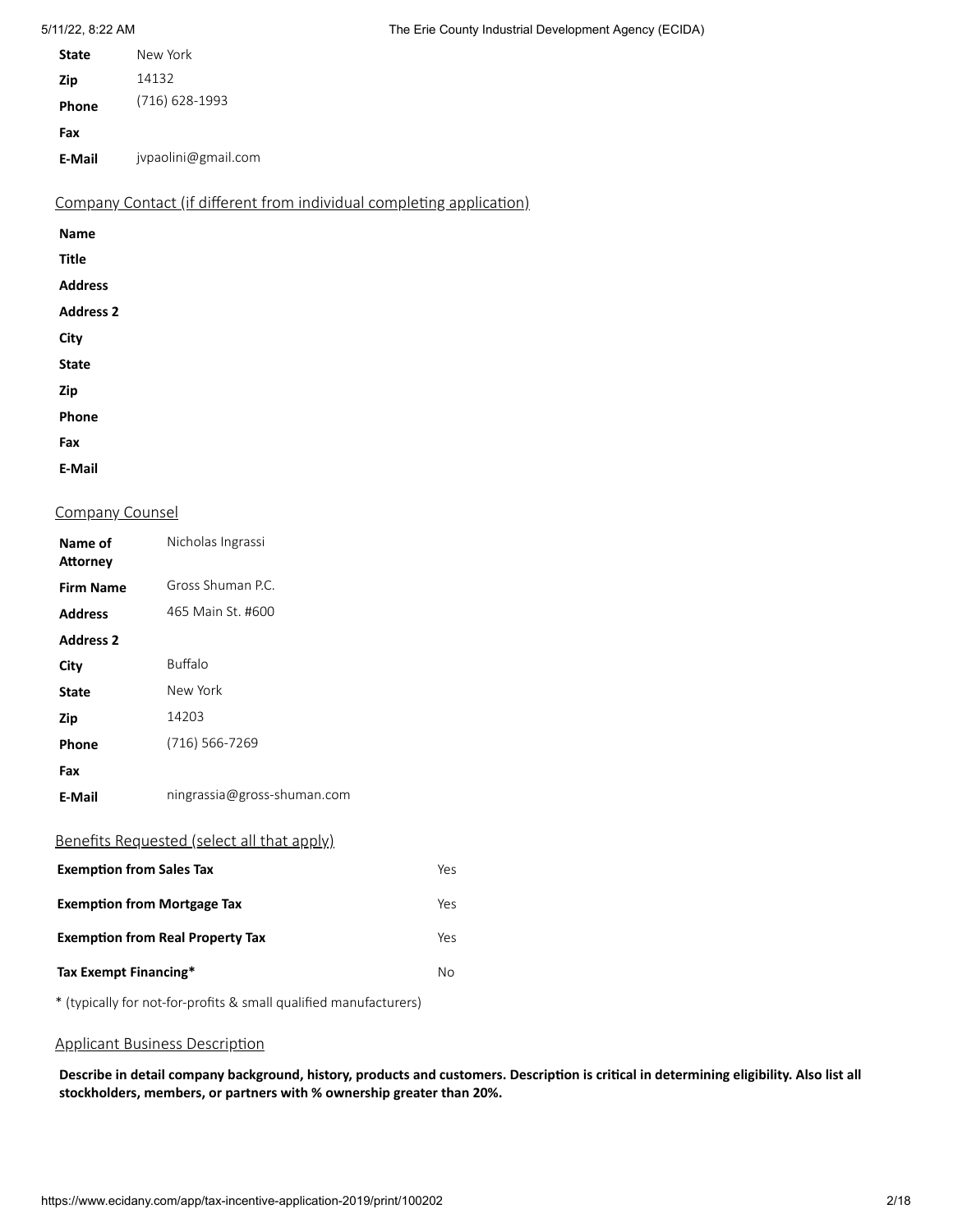#### 5/11/22, 8:22 AM The Erie County Industrial Development Agency (ECIDA)

I became a business owner in 1994 when I started a landscape design and install business. Paolini Enterprises Inc evolved into a full General Contracting Company, as well as an interior and exterior maintenance company. For the past 20 years I've become a Real Estate Developer and Manager of large commercial properties. I currently own and manage two business parks, Niagara Business Park located in Wheatfiled NY and Bulldog Business Park located in Sanborn NY. Bulldog Business Park I developed from vacant land. There are three 4,000 sq ft buildings on the property. Niagara Business Park is a 10,200 sq ft complex. Both business parks are 100% leased. Another part of my business is facility management. Currently we manage multiple Dunkin Donuts located in Erie and Niagara Counties. We also currently manage and maintain Mid-City Plaza, which is located in North Tonawanda NY. (approx 210,000 sq ft).

| <b>Estimated % of sales within Erie County</b>                            | 75 %  |
|---------------------------------------------------------------------------|-------|
| <b>Estimated % of sales outside Erie County but within New York State</b> | 25 %  |
| Estimated % of sales outside New York State but within the U.S.           | $0\%$ |
| Estimated % of sales outside the U.S.                                     | $0\%$ |
| (*Percentage to equal 100%)                                               |       |

For your operations, company and proposed project what percentage of your total annual supplies, raw materials and vendor services **are purchased from firms in Erie County?**

85

#### **Describe vendors within Erie County for major purchases**

Building materials - 84 Lumber(2286 Military Rd. Ton. NY 14150) Concrete - United Materials - (528 Youngs St Ton NY 14150) Plumbing/supplies - Irr Plumbing Supplies (1674 Kenmore Ave Buffalo, NY 14216) Electrical Supplies - Shanor Electric Supplies (1267 Military Rd Kenmore NY 14217)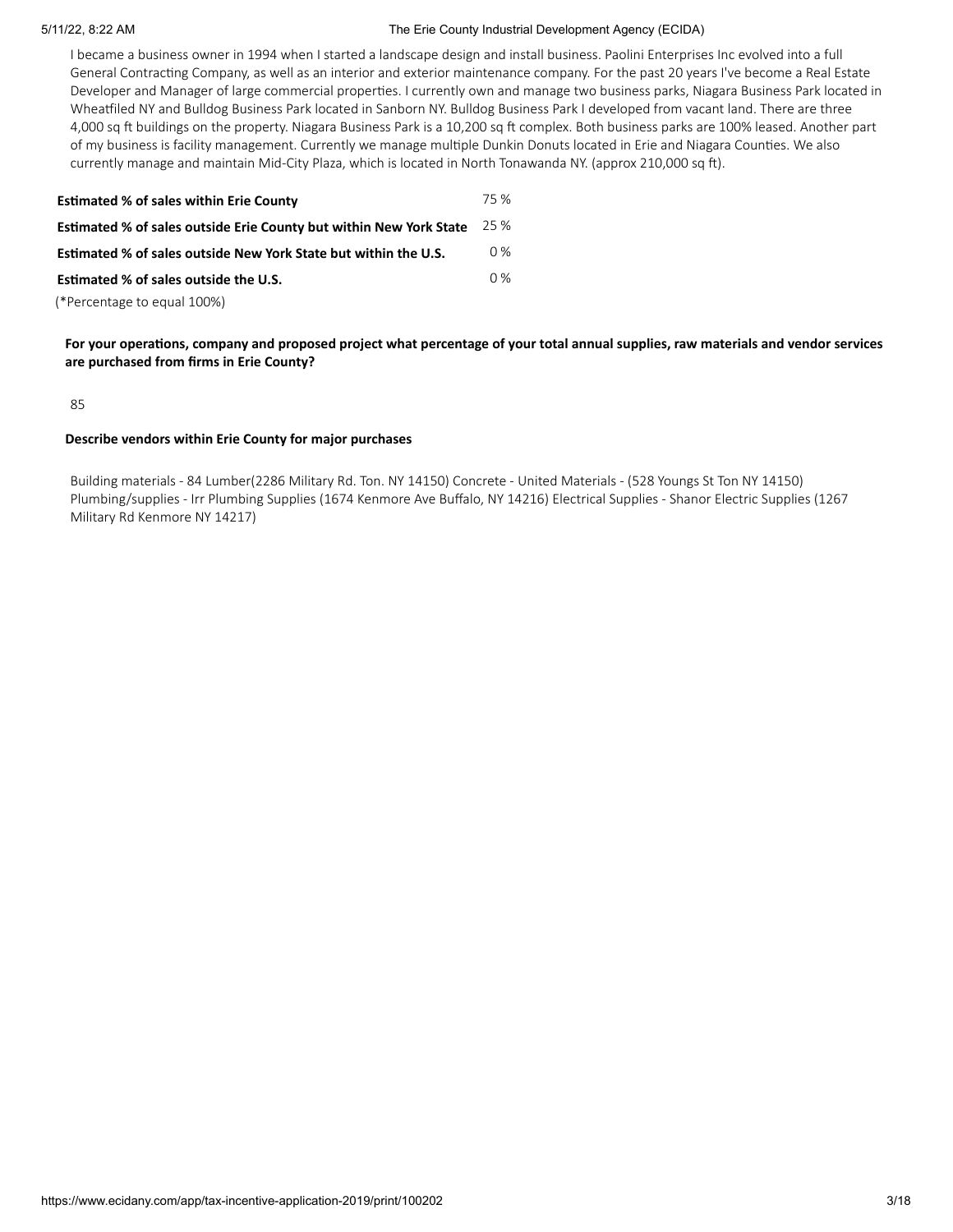# **Section II: Eligibility Questionnaire - Project Description & Details**

#### Project Location

#### **Address of Proposed Project Facility**

Gibson St (corner of Gibson & Hackett Dr)

#### **Town/City/Village of Project Site**

City of Tonawanda

### **School District of Project Site**

City of Tonawanda

### **Current Address (if different)**

#### **Current Town/City/Village of Project Site (if different)**

**SBL Number(s) for proposed Project**

#### **What are the current real estate taxes on the proposed Project Site**

#### **If amount of current taxes is not available, provide assessed value for each.**

Land \$ 120,000 Building(s) \$ 1,700,000

If available include a copy of current tax receipt.

#### **Are Real Property Taxes current at project location?**

Yes

### **If no please explain**

\*The ECIDA has an unpaid tax policy and you will be required to certify all taxes and PILOTS are current.

### Does the Applicant or any related entity currently hold fee title or have an option/contract to purchase the Project site?

Yes

#### **If No, indicate name of present owner of the Project Site**

### **Does Applicant or related entity have an option/contract to purchase the Project site?**

Yes

# **Describe the present use of the proposed Project site (vacant land, existing building, etc.)**

Vacant land

## Provide narrative and purpose of the proposed project (new build, renovations) square footage of existing and new construction contemplated and/or equipment purchases. Identify specific uses occurring within the project. Describe any and all tenants and any/all **end users: (This information is critical in determining project eligibility)**

The four acres were purchased from the City of Tonawanda at the corner of Gibson St. and Hackett Dr. The purpose of this project is to utilize the vacant land and turn it into a Business Park. The Business Park will offer rental space to light manufacturing companies and warehouse distribution. The demand for this type of warehouse space is in extremely high, as I own two other Business Parks in Niagara County that rent out with the same purpose and have full occupancy, with a tenant waiting list. For this project, I will build five warehouse buildings on the site. Each building will be 9,152 sq ft, with a total of 45,760 sq ft in total. I expect to lease out to about 20 to 35 tenants (depending on the needs of future tenants). The project will require two to three phases and take approximately two to three years for full job completion. At the end of each phase approximately 10-20,000 square feet of the project will be completed. Total Project Cost: \$2.1 million

# **Municipality or Municipalities of current operations**

City of Tonawanda, NY

# **Will the Proposed Project be located within a Municipality identified above?**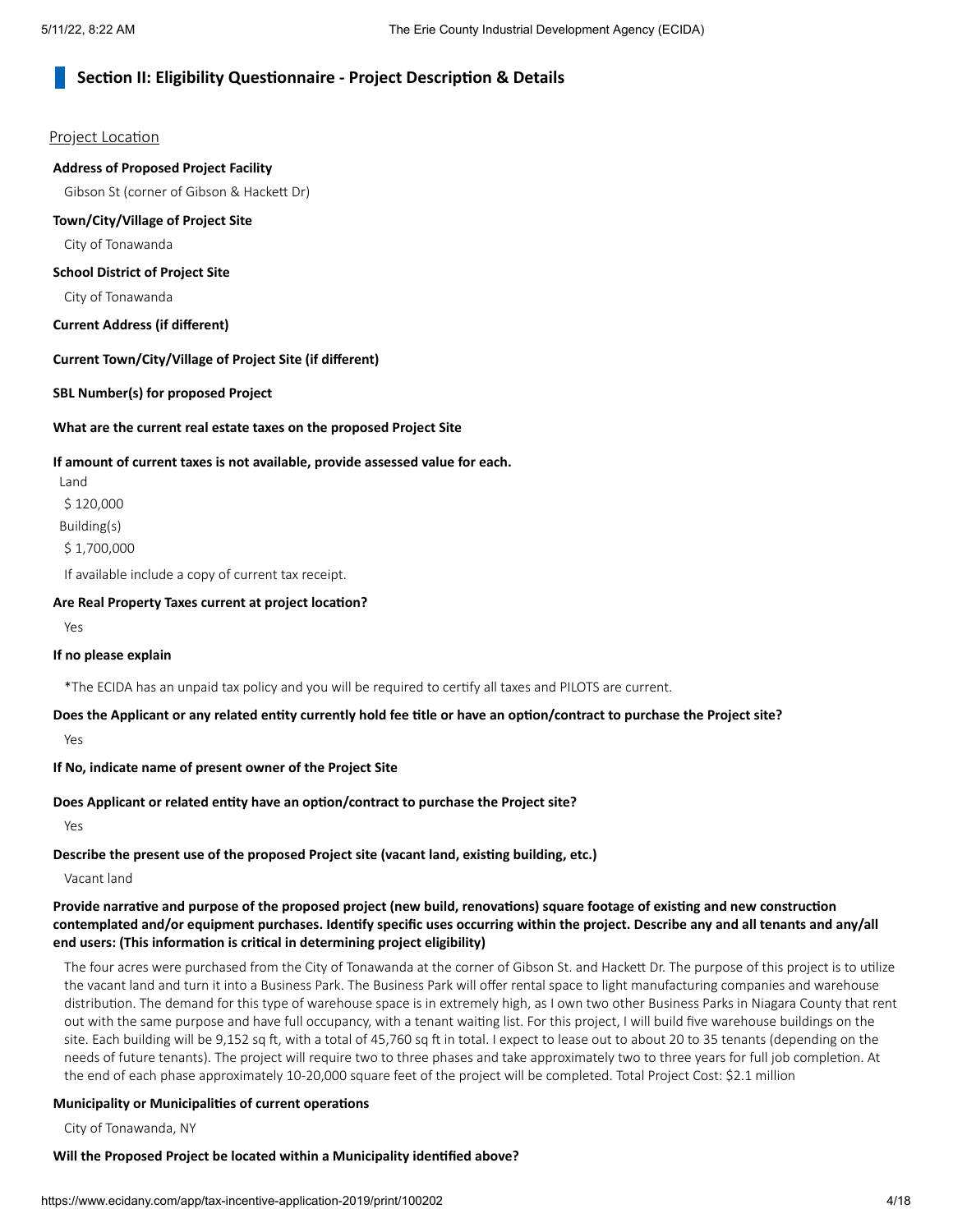Yes

Will the completion of the Project result in the removal of an industrial or manufacturing plant of the project occupant from one area of the state to another area of the state OR in the abandonment of one or more plants or facilities of the project occupant located within the **state?**

No

If the Proposed Project is located in a different Municipality within New York State than that Municipality in which current operations are being undertaken, is it expected that any of the facilities in any other Municipality will be closed or be subject to reduced activity?

No

(If yes, you will need to complete the Intermunicipal Move Determination section of this application)

#### **Is the project reasonably necessary to prevent the project occupant from moving out of New York State?**

No

If yes, please explain and identify out-of-state locations investigated, type of assistance offered and provide supporting documentation **available**

#### **Have you contacted or been contacted by other Local, State and/or Federal Economic Development Agencies?**

No

#### **If yes, please indicate the Agency and nature of inquiry below**

If the Project could be undertaken without Financial Assistance provided by the Agency, then provide a statement in the space provided **below indicating why the Project should be undertaken by the Agency:**

Without the Agency's financial assistance this project would not be possible.

Describe the reasons why the Agency's financial assistance is necessary, and the effect the Project will have on the Applicant's business or operations. Focus on competitiveness issues, project shortfalls, etc... Your eligibility determination will be based in part on your answer **(attach additional pages if necessary)**

This project has challenges due to the effect of the pandemic on rising material costs, rising labor costs, and without the benefit of preconstruction tenants. The agency's assistance will allow a specific timeline to complete the project as there is significant demand for these types of warehouse developments within the area. Tenants have been identified and are awaiting final construction details.

### Please confirm by checking the box, below, if there is likelihood that the Project would not be undertaken but for the Financial Assistance **provided by the Agency**

Yes

#### If the Applicant is unable to obtain Financial Assistance for the Project, what will be the impact on the Applicant and Erie County?

It is critical to obtain financial assistance from the ECIDA for this project due to rising costs of building materials, labor costs, and the increased costs of building codes. The impact this project will have on Erie County is multilayer. First, new business owners will benefit from this project, such as light manufacturing/distribution businesses will have a space to increase there productivity to meet the demands of their consumers. Second, these types of warehouses will make businesses in Erie County successful and help grow with the increasing demand for warehouse space. Third, as data shows when small businesses are successful the surrounding small businesses will also have an increase in economic success. There is a strong demand for these types of projects within Erie County, the surrounding businesses and region will grow as well once this project is implemented.

#### **Will project include leasing any equipment?**

No

If yes, please describe equipment and lease terms.

#### Site Characteristics

#### **Is your project located near public transportation?**

Yes

#### If yes describe if site is accessible by either metro or bus line (provide route number for bus lines)

Project is about 0.8 miles from a Metro bus stop #25 Delaware/Tussing Ln

#### **Has a project related site plan approval application been submitted to the appropriate planning department?**

Yes

If Yes, include the applicable municipality's and/or planning department's approval resolution, the related State Environmental Quality Review Act ("SEQR") "negative declaration" resolution, if applicable, and the related Environmental Assessment Form (EAF), if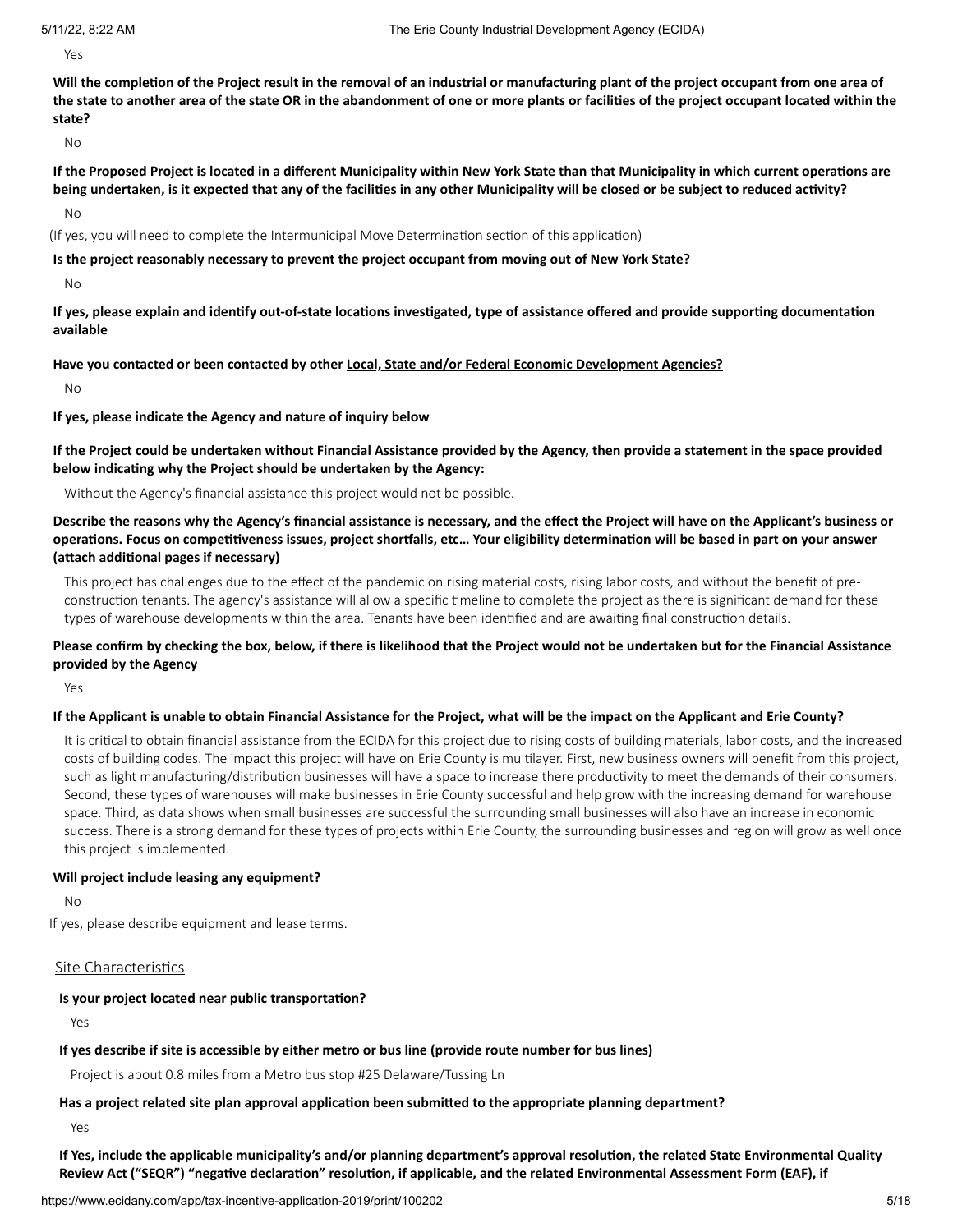**applicable.**

If No, list the ECIDA as an "Involved Agency" on the related EAF that will be submitted to the appropriate municipality and/or planning **department for site plan approval.**

#### **Will the Project meet zoning/land use requirements at the proposed location?**

Yes

#### **Describe the present zoning/land use**

City of Tonawanda, NY Zoning Code; M1 Light Industrial

#### **Describe required zoning/land use, if different**

Non applicable

#### If a change in zoning/land use is required, please provide details/status of any request for change of zoning/land use requirements

Non applicable

Is the proposed Project located on a site where the known or potential presence of contaminants is complicating the development/use **of the property?**

No

#### **If yes, please explain**

#### Has a Phase I Environmental Assessment been prepared, or will one be prepared with respect to the proposed Project Site?

Yes

If yes, please provide a copy.

## Have any other studies, or assessments been undertaken with respect to the proposed Project Site that indicate the known or **suspected presence of contamination that would complicate the site's development?**

No

If yes, please provide copies of the study.

#### **If you are purchasing new machinery and equipment, does it provide demonstrable energy efficiency benefits?**

No

# **If yes, describe the efficiencies achieved**

You may also attach additional information about the machinery and equipment at the end of the application.

# Does or will the company or project occupant perform research and development activities on new products/services at the project **location?**

No

If yes, include percentage of operating expenses attributed to R&D activities and provide details.

#### Select Project Type for all end users at project site (you may check more than one)

For purposes of the following, the term "retail sales" means (i) sales by a registered vendor under Article 28 of the Tax Law of the State of New York (the "Tax Law") primarily engaged in the retail sale of tangible personal property (as defined in Section 1101(b)(4)(i) of the Tax Law), or (ii) sales of a service to customers who personally visit the Project.

Will customers personally visit the Project site for either of the following economic activities? If yes with respect to either economic activity indicated below, you will need to complete the Retail section of this application.

| <b>Retail Sales</b> | No | <b>Services</b> | No. |
|---------------------|----|-----------------|-----|
|                     |    |                 |     |

Please check any and all end uses as identified below.

| No Acquisition of Existing Facility | <b>No Assisted Living</b> | No Back Office               |
|-------------------------------------|---------------------------|------------------------------|
| No Civic Facility (not for profit)  | No Commercial             | No Equipment Purchase        |
| No Facility for the Aging           | <b>Yes Industrial</b>     | No Life Care Facility (CCRC) |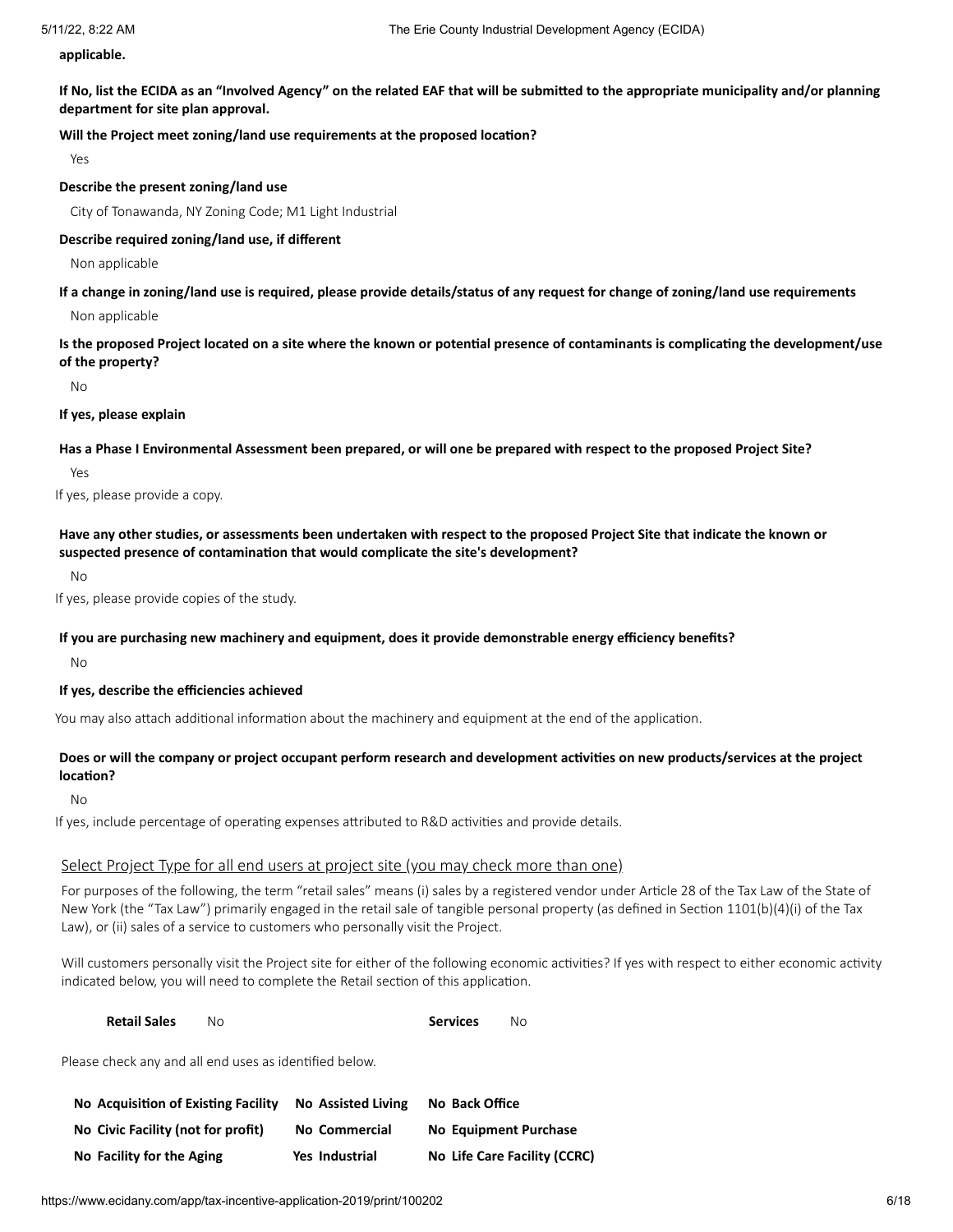| <b>No Market Rate Housing</b> | No Mixed Use                        | Yes Multi-Tenant |
|-------------------------------|-------------------------------------|------------------|
| No Retail                     | No Senior Housing Yes Manufacturing |                  |
| No Renewable Energy           | No Other                            |                  |

For proposed facility please include the square footage for each of the uses outlined below If applicant is paying for FFE for tenants, include in cost breakdown.

|                                   |                       | Cost           | % of Total Cost |
|-----------------------------------|-----------------------|----------------|-----------------|
| <b>Manufacturing/Processing</b>   | 22,880 square feet    | \$<br>900,000  | 50%             |
| Warehouse                         | 22,880<br>square feet | \$<br>900,000  | 50%             |
| <b>Research &amp; Development</b> | square feet           | \$<br>0        | 0%              |
| <b>Commercial</b>                 | square feet           | \$<br>$\Omega$ | 0%              |
| Retail                            | square feet           | \$<br>$\Omega$ | 0%              |
| <b>Office</b>                     | square feet           | \$<br>$\Omega$ | 0%              |
| <b>Specify Other</b>              | square feet           | \$<br>$\Omega$ | 0%              |

If you are undertaking new construction or renovations, are you seeking LEED certification from the US Green Building Council? No

If you answered yes to question above, what level of LEED certification do you anticipate receiving? (Check applicable box) <BLANK>

| Provide estimate of additional construction cost as a result of<br>LEED certification you are seeking | $<$ BLANK $>$      |         |
|-------------------------------------------------------------------------------------------------------|--------------------|---------|
| Will project result in significant utility infrastructure cost or uses                                | <b>No</b>          |         |
| What is the estimated project timetable (provide dates)                                               |                    |         |
| Start date: acquisition of equipment or construction of facilities                                    |                    |         |
| 7/1/2022                                                                                              |                    |         |
| End date: Estimated completion date of project                                                        |                    |         |
| 7/1/2025                                                                                              |                    |         |
| Project occupancy : estimated starting date of occupancy                                              |                    |         |
| 5/1/2023                                                                                              |                    |         |
| Capital Project Plan / Budget                                                                         |                    |         |
| <b>Estimated costs in connection with Project</b>                                                     |                    |         |
| 1.) Land and/or Building Acquisition                                                                  |                    |         |
| \$120,000                                                                                             | square feet        | 4 acres |
| 2.) New Building Construction                                                                         |                    |         |
| \$1,800,000                                                                                           | 45,760 square feet |         |
| 3.) New Building addition(s)                                                                          |                    |         |
| \$0                                                                                                   | square feet        |         |
| 4.) Reconstruction/Renovation                                                                         |                    |         |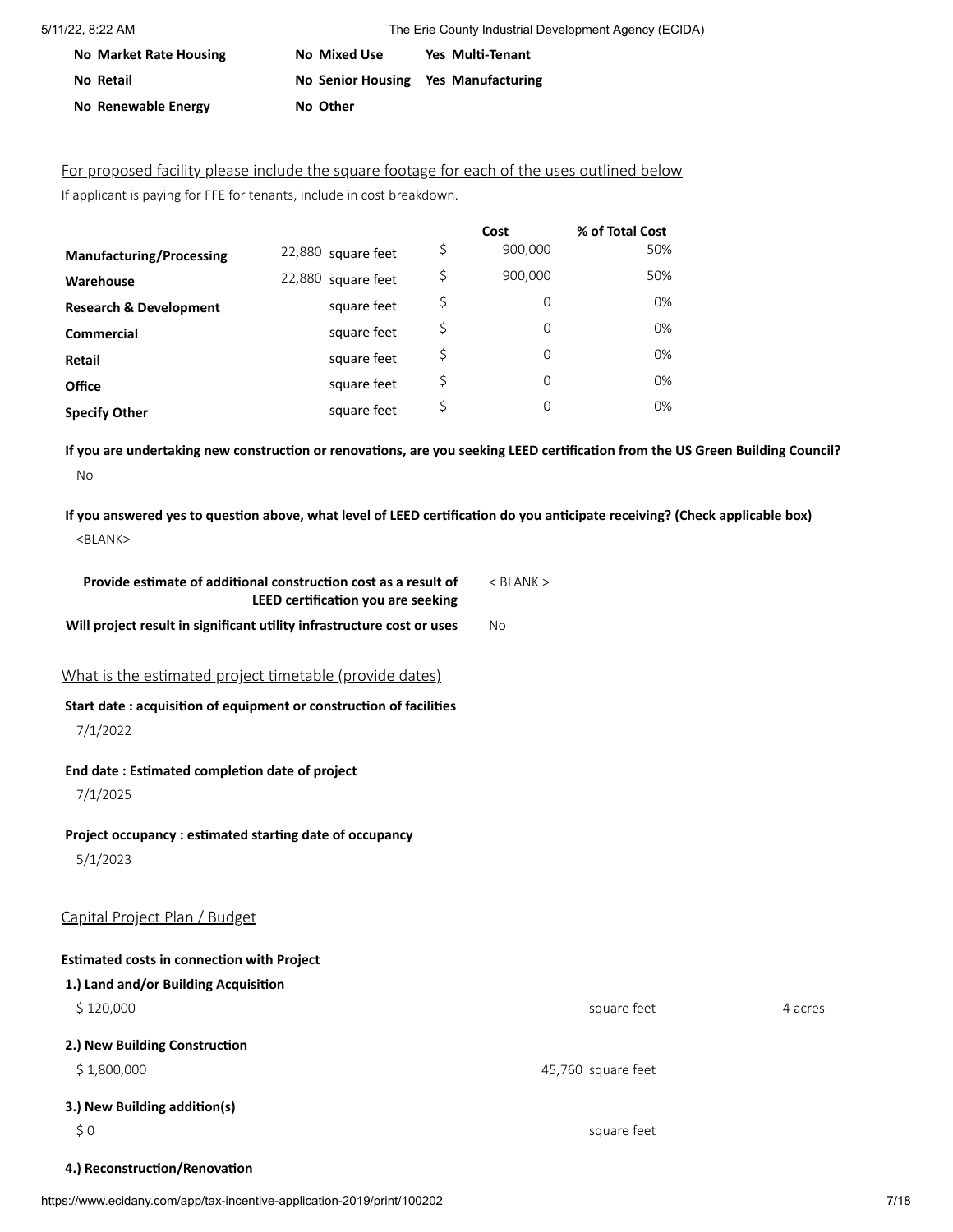\$0 square feet

#### **5.) Manufacturing Equipment**

 $$0$ 

# **6.) Infrastructure Work**

\$ 100,000

**7.) Non-Manufacturing Equipment: (furniture, fixtures, etc.)**

 $$0$ 

**8.) Soft Costs: (Legal, architect, engineering, etc.)**

\$ 35,000

#### **9.) Other Cost**

 $$0$ 

**Explain Other**

**Costs Total Cost** \$ 2,055,000

#### Construction Cost Breakdown:

| <b>Total Cost of Construction</b> | $\lesssim$ 1,900,000 (sum of 2, 3, 4 and 6 in Project Information, above) |
|-----------------------------------|---------------------------------------------------------------------------|
| <b>Cost of materials</b>          | \$ 1.075.000                                                              |
| % sourced in Erie County          | 80%                                                                       |
|                                   |                                                                           |

#### Sales and Use Tax:

| Gross amount of costs for goods and services that are subject to                                                   | \$1.075.000 |
|--------------------------------------------------------------------------------------------------------------------|-------------|
| State and local sales and use tax- said amount to benefit from the<br>Agency's sales and use tax exemption benefit |             |
| <b>Estimated State and local Sales and Use Tax Benefit (product of</b><br>8.75% multiplied by the figure, above):  | \$94.062    |

\*\* Note that the estimate provided above will be provided to the New York State Department of Taxation and Finance. The Applicant acknowledges that the transaction documents may include a covenant by the Applicant to undertake the total amount of investment as proposed within this Application, and that the estimate, above, represents the maximum amount of sales and use tax benefit that the Agency may authorize with respect to this Application. The Agency may utilize the estimate, above, as well as the proposed total Project Costs as contained within this Application, to determine the Financial Assistance that will be offered.

| Project refinancing estimated amount, if applicable (for<br>refinancing of existing debt only)                                | \$0         |
|-------------------------------------------------------------------------------------------------------------------------------|-------------|
| Have any of the above costs been paid or incurred as of the date<br>of this Application?                                      | No          |
| If Yes, describe particulars:                                                                                                 |             |
| Sources of Funds for Project Costs:                                                                                           |             |
| Equity (excluding equity that is attributed to grants/tax credits):                                                           | \$          |
| <b>Bank Financing:</b>                                                                                                        | \$2,100,000 |
| Tax Exempt Bond Issuance (if applicable):                                                                                     | \$0         |
| Taxable Bond Issuance (if applicable):                                                                                        | $\zeta$ 0   |
| Public Sources (Include sum total of all state and federal grants<br>and tax credits):                                        | \$0         |
| Identify each state and federal grant/credit: (ie Historic Tax<br>Credit, New Market Tax Credit, Brownfield, Cleanup Program, | 0           |

**ESD, other public sources)**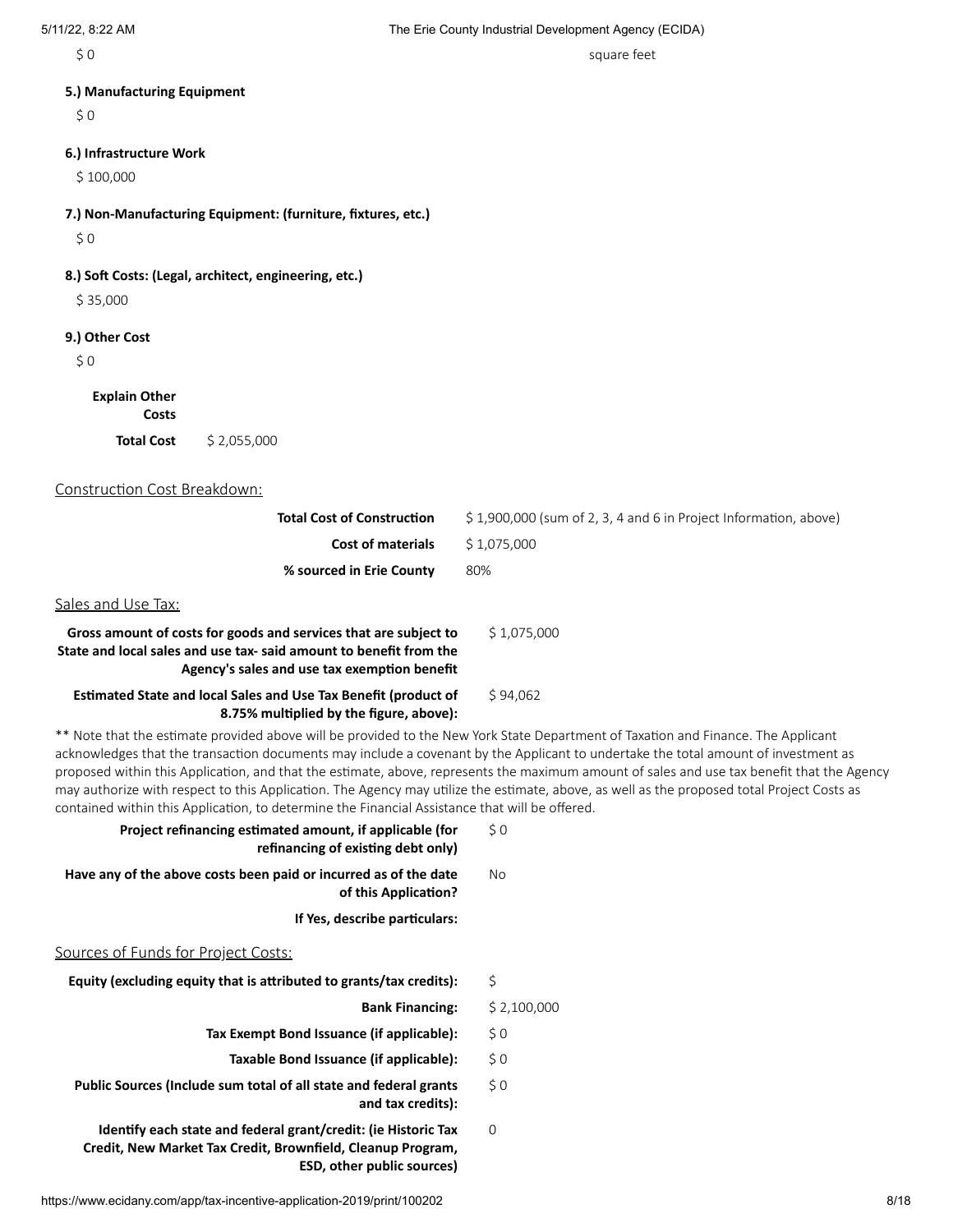5/11/22, 8:22 AM The Erie County Industrial Development Agency (ECIDA)

| <b>Total Sources of Funds for Project Costs:</b>                                                                                      | \$2,100,000 |
|---------------------------------------------------------------------------------------------------------------------------------------|-------------|
| Have you secured financing for the project?                                                                                           | No          |
| Mortgage Recording Tax Exemption Benefit:<br>Amount of mortgage, if any that would be subject to mortgage recording tax:              |             |
| Mortgage Amount (include sum total of<br>construction/permanent/bridge financing).                                                    | 2,100,000   |
| Lender Name, if Known                                                                                                                 |             |
| <b>Estimated Mortgage Recording Tax Exemption Benefit (product of</b><br>mortgage amount as indicated above multiplied by 3/4 of 1%): | \$15,750    |
| Real Property Tax Benefit:                                                                                                            |             |

#### **Identify and describe if the Project will utilize a real property tax exemption benefit other than the Agency's PILOT benefit (485-a, 485-b, other):** N/A

IDA PILOT Benefit: Agency staff will indicate the estimated amount of PILOT Benefit based on estimated Project Costs as contained herein and anticipated tax rates and assessed valuation, including the annual PILOT Benefit abatement amount for each year of the PILOT benefit and the sum total of PILOT Benefit abatement amount for the term of the PILOT as depicted in the PILOT worksheet in the additional document section.

Percentage of Project Costs financed from Public Sector sources: Agency staff will calculate the percentage of Project Costs financed from Public Sector sources based upon the Sources of Funds for Project Costs as depicted above. The percentage of Project Costs financed from public sector sources will be depicted in the PILOT worksheet in the additional document section.

## ECIDA encourages applicants to utilize MBE/WBE contractors for their projects. Describe your company's internal practices that **promote MBE/WBE hiring and utilization**

As a developer that works on small-scale projects, my hiring policy is to prioritize contractors and to purchase materials that are from individuals or companies with a background of MBE/WBE. We will use the state and county certified MBE/WBE lists to help hire MWBEs throughout the project. We estimate to have about 30% of our contractors/materials provided by MBE/WBE entities. As this project continues we will continue to monitor when an increase of MBW/WBE hiring will be necessary.

# **Is project necessary to expand project employment?**

Yes

# **Is project necessary to retain existing employment?**

No

# **Will project include leasing any equipment?**

No

If yes, please describe equipment and lease terms.

# Employment Plan (Specific to the proposed project location)

The Labor Market Area consists of the following six counties: Erie, Niagara, Chautauqua, Cattaraugus, Wyoming and Genessee.

By statute, Agency staff must project the number of FTE jobs that would be retained and created if the request for Financial Assistance is granted. Agency staff will project such jobs over the TWO Year time period following Project completion. Agency staff converts PT jobs into FTE jobs by dividing the number of PT jobs by two (2).

> **Current # of jobs at proposed project location or to be relocated at project location**

**If financial assistance is granted – project the number of FT and PT jobs to be retained**

**If financial assistance is granted – project the number of FT and PT jobs to be created upon**

**Estimate number of residents of the Labor Market Area in which the project is located that will fill the FT and**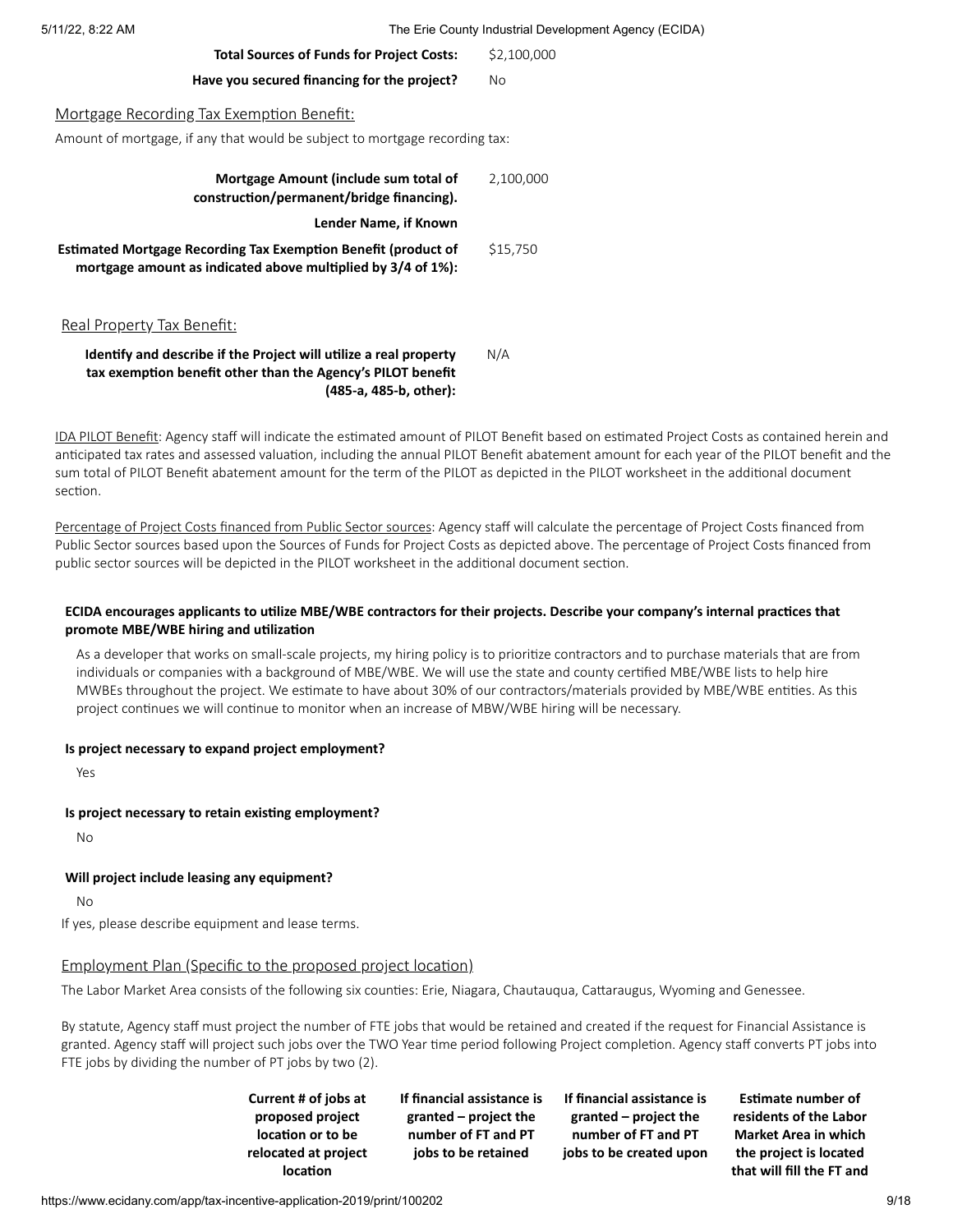5/11/22, 8:22 AM The Erie County Industrial Development Agency (ECIDA)

|                  |   | 24 months (2 years)<br>after Project completion | PT jobs to be created<br>upon 24 months (2)<br>years) after project<br>completion ** |
|------------------|---|-------------------------------------------------|--------------------------------------------------------------------------------------|
| <b>Full time</b> |   | 20                                              | 20                                                                                   |
| Part time        | 0 |                                                 |                                                                                      |
| <b>Total</b>     |   | 20                                              |                                                                                      |

## Salary and Fringe Benefits for Jobs to be Retained and Created

| Category of Jobs to be<br><b>Retained and/or</b><br><b>Created</b> | # of Employees<br><b>Retained and/or</b><br><b>Created</b> | Average<br>Salary for<br><b>Full Time</b> | <b>Average Fringe</b><br><b>Benefits for Full</b><br>Time | <b>Average Salary for</b><br>Part Time (if<br>applicable) | <b>Average Fringe Benefits</b><br>for Part Time (if<br>applicable) |
|--------------------------------------------------------------------|------------------------------------------------------------|-------------------------------------------|-----------------------------------------------------------|-----------------------------------------------------------|--------------------------------------------------------------------|
| <b>Management</b>                                                  | 5                                                          | \$75,000                                  | $\zeta$ 0                                                 | \$0                                                       | \$0                                                                |
| Professional                                                       | 0                                                          | \$0                                       | \$0                                                       | \$0                                                       | \$0                                                                |
| Administrative                                                     | 0                                                          | \$0                                       | \$0                                                       | \$0                                                       | \$0                                                                |
| Production                                                         | 15                                                         | \$40,000                                  | \$0                                                       | \$0                                                       | \$0                                                                |
| Independent<br>Contractor                                          | 0                                                          | \$0                                       | \$0                                                       | \$0                                                       | \$0                                                                |
| Other                                                              | 0                                                          | \$0                                       | \$0                                                       | \$0                                                       | \$0                                                                |

\*\* Note that the Agency may utilize the foregoing employment projections, among other items, to determine the financial assistance that will be offered by the Agency to the Applicant. The Applicant acknowledges that the transaction documents may include a covenant by the Applicant to retain the number of jobs and create the number of jobs with respect to the Project as set forth in this Application.

## No By checking this box, I certify that the above information concerning the current number of jobs at the proposed project **location or to be relocated to the proposed project location is true and correct.**

Employment at other locations in Erie County: (provide address and number of employees at each location):

| <b>Address</b>   |  |  |
|------------------|--|--|
| <b>Full time</b> |  |  |
| Part time        |  |  |
| <b>Total</b>     |  |  |

### Payroll Information

**Annual Payroll at Proposed Project Site upon completion**

975,000

**Estimated average annual salary of jobs to be retained (Full Time)**

 $\overline{0}$ 

**Estimated average annual salary of jobs to be retained (Part Time)**

0

**Estimated average annual salary of jobs to be created (Full Time)**

48,750

**Estimated average annual salary of jobs to be created (Part Time)**

0

**Estimated salary range of jobs to be created**

| From (Full Time)            | 40,000 | To (Full Time)                   | 75.000 |
|-----------------------------|--------|----------------------------------|--------|
| From (Part Time) $\qquad$ 0 |        | To (Part Time) $\qquad$ $\qquad$ |        |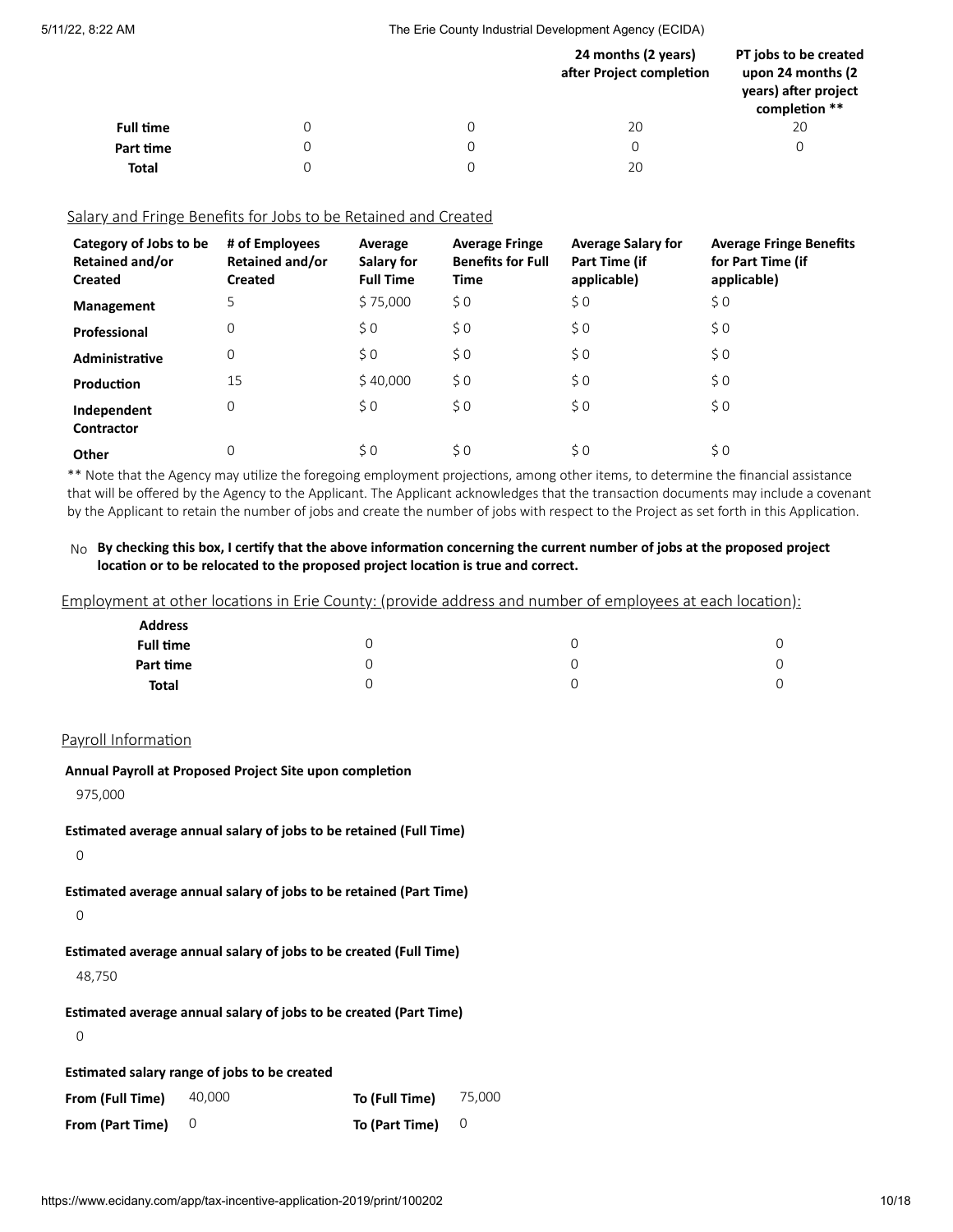# **Section III: Environmental Questionnaire**

INSTRUCTIONS: Please complete the following questionnaire as completely as possible. If you need additional space to fully answer any question, please attach additional page(s).

#### General Background Information

#### **Address of Premises**

Gibson Street Tonawanda, NY 14150

#### **Name and Address of Owner of Premises**

Joseph Paolini 6500 Ward Rd Sanborn, NY 14132

#### Describe the general features of the Premises (include terrain, location of wetlands, coastlines, rivers, streams, lakes, etc.)

The property is generally flat-lying. 4 acres of vacant land.

## Describe the Premises (including the age and date of construction of any improvements) and each of the operations or processes **carried out on or intended to be carried on at the Premises**

No improvements, vacant land at this present time. Five warehouse/light manufacturing buildings to be built on premises.

#### **Describe all known former uses of the Premises**

On the premises was a factory that was demolished at least 10 years ago and the property has been vacant since.

#### **Does any person, firm or corporation other than the owner occupy the Premises or any part of it?**

No

#### **If yes, please identify them and describe their use of the property**

Have there been any spills, releases or unpermitted discharges of petroleum, hazardous substances, chemicals or hazardous wastes **at or near the Premises?**

No

**If yes, describe and attach any incident reports and the results of any investigations**

Has the Premises or any part of it ever been the subject of any enforcement action by any federal, state or local government entity, or does the preparer of this questionnaire have knowledge of: a) any current federal, state or local enforcement actions; b) any areas of non-compliance with any federal, state or local laws, ordinances, rules or regulations associated with operations over the past 12 **months?**

No

If yes, please state the results of the enforcement action (consent order, penalties, no action, etc.) and describe the circumstances

Has there been any filing of a notice of citizen suit, or a civil complaint or other administrative or criminal procedure involving the **Premises?**

No

**If yes, describe in full detail**

# Solid And Hazardous Wastes And Hazardous Substances

Does any activity conducted or contemplated to be conducted at the premises generate, treat or dispose of any petroleum, **petroleum-related products, solid and hazardous wastes or hazardous substances?**

#### No

#### **If yes, provide the Premises' applicable EPA (or State) identification number**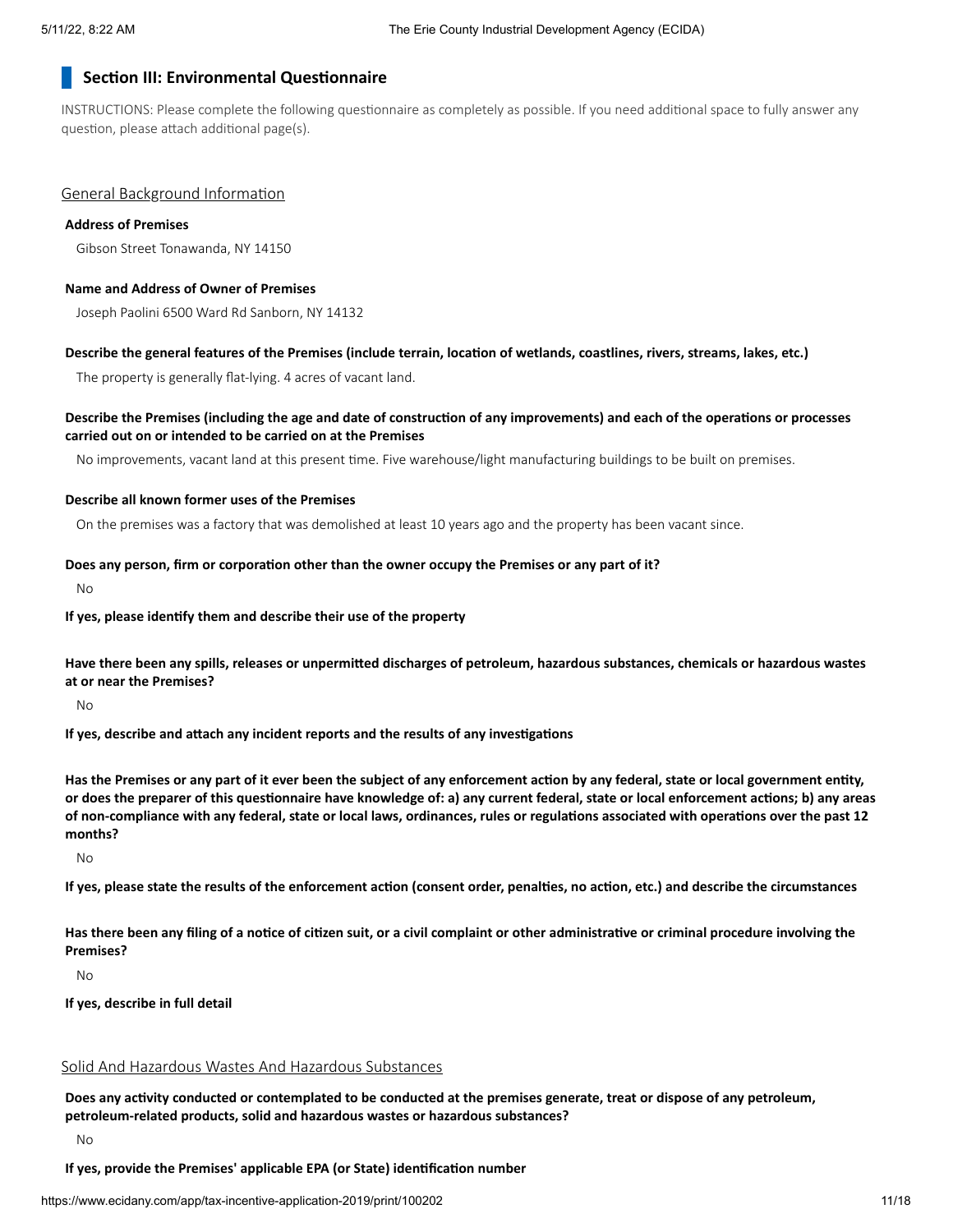Have any federal, state or local permits been issued to the Premises for the use, generation and/or storage of solid and hazardous **wastes?**

No

**If yes, please provide copies of the permits.**

**Identify the transporter of any hazardous and/or solid wastes to or from the Premises**

n/a

Identify the solid and hazardous waste disposal or treatment facilities which have received wastes from the Premises for the past two **(2) years**

n/a

Does or is it contemplated that there will occur at the Premises any accumulation or storage of any hazardous wastes on-site for **disposal for longer than 90 days?**

No

**If yes, please identify the substance, the quantity and describe how it is stored**

Discharge Into Waterbodies

Briefly describe any current or contemplated industrial process discharges (including the approximate volume, source, type and **number of discharge points). Please provide copies of all permits for such discharges**

n/a

Identify all sources of discharges of water, including discharges of waste water, process water, contact or noncontact cooling water, **and stormwater. Attach all permits relating to the same. Also identify any septic tanks on site**

n/a

**Is any waste discharged into or near surface water or groundwaters?**

No

If yes, please describe in detail the discharge including not only the receiving water's classification, but a description of the type and **quantity of the waste**

#### Air Pollution

Are there or is it contemplated that there will be any air emission sources that emit contaminants from the Premises?

No

If yes, describe each such source, including whether it is a stationary combustion installation, process source, exhaust or ventilation **system, incinerator or other source**

**Are any of the air emission sources permitted?**

No

**If yes, attach a copy of each permit.**

## Storage Tanks

List and describe all above and under ground storage tanks at the Premises used to store petroleum or gasoline products, or other chemicals or wastes, including the contents and capacity of each tank. Please also provide copies of any registrations/permits for the **tanks**

n/a

Have there been any leaks, spills, releases or other discharges (including loss of inventory) associated with any of these tanks?

No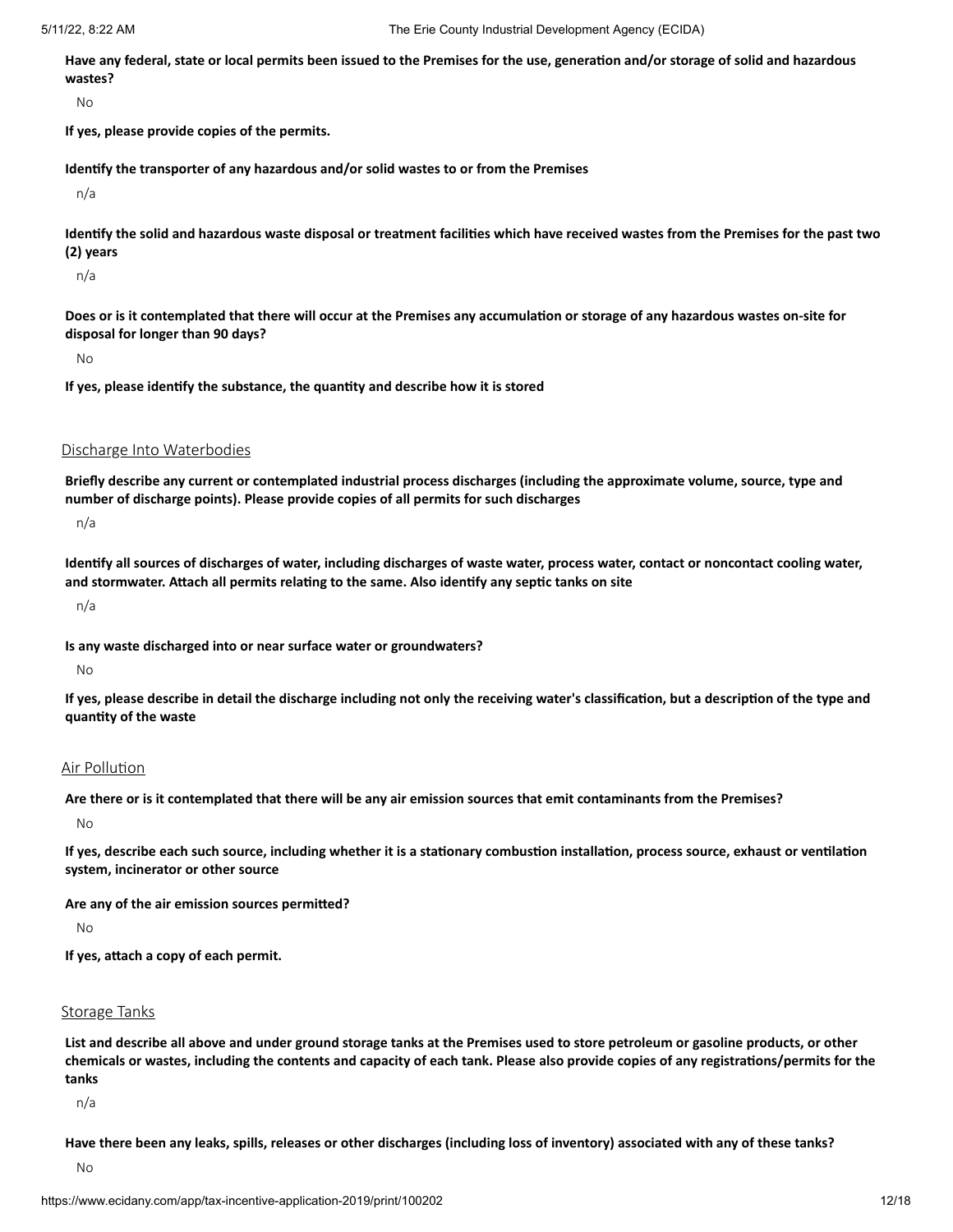If yes, please provide all details regarding the event, including the response taken, all analytical results or reports developed through **investigation (whether internal or external), and the agencies which were involved**

# Polychlorinated Biphenyls ("PCB" or "PCBs") And Asbestos

Provide any records in your possession or known to you to exist concerning any on-site PCBs or PCB equipment, whether used or **stored, and whether produced as a byproduct of the manufacturing process or otherwise.**

## **Have there been any PCB spills, discharges or other accidents at the Premises?**

No

**If yes, relate all the circumstances**

**Do the Premises have any asbestos containing materials?**

No

**If yes, please identify the materials**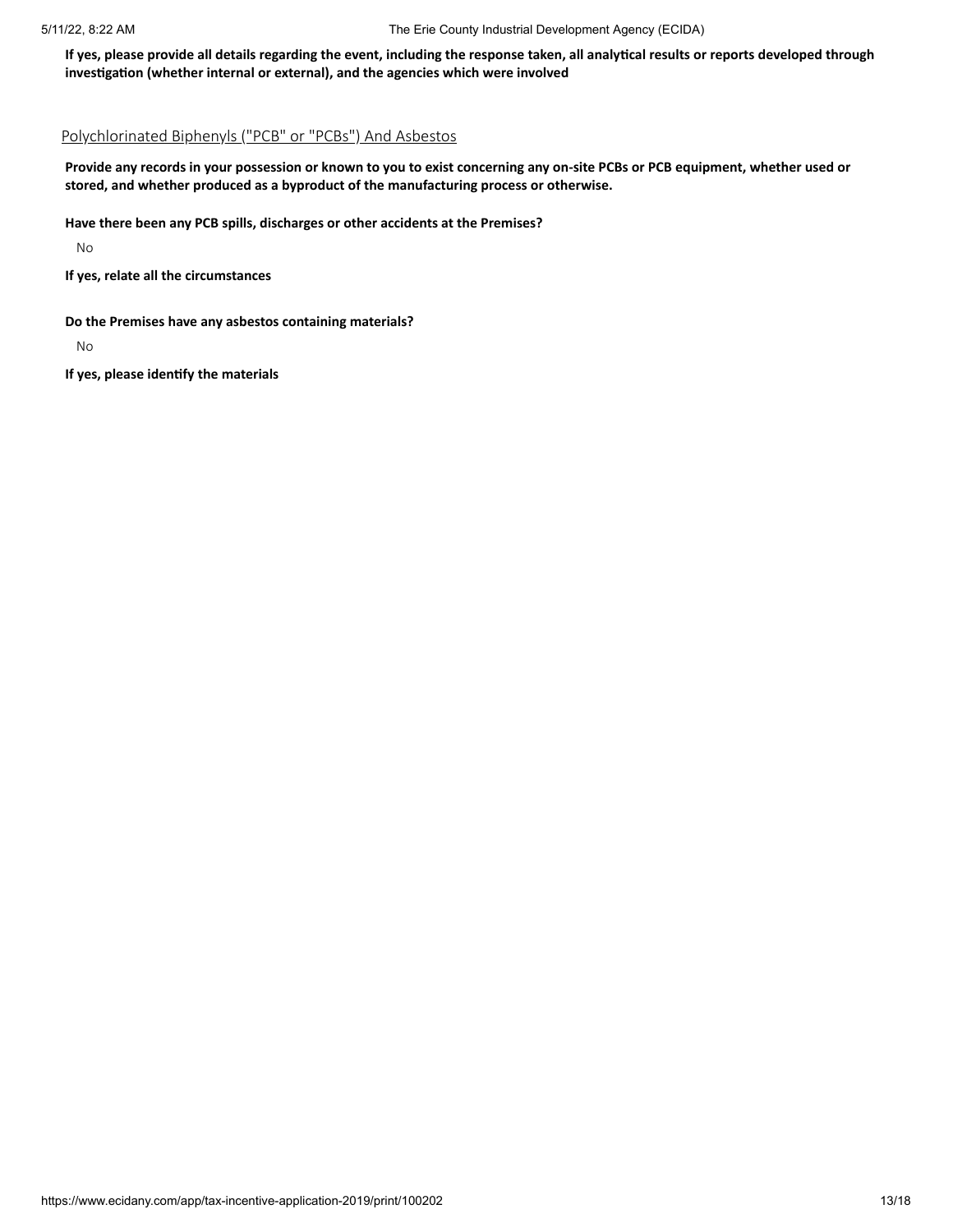# **Section IV: Facility Type - Single or Multi Tenant**

### **Is this a Single Use Facility or a Multi-Tenant Facility?**

Multi-Tenant Facility

#### Multi-Tenant Facility (to be filled out by developer)

## **Please explain what market conditions support the construction of this multi-tenant facility**

In the Erie County region, there is an increase in demand for warehouse and manufacturing space, and with no other developers building small facilities for manufacturing company's (small footprint of 1,000 to 5,000 sq ft of space needed). This project will build five facilities of 10,000 square feet with a total of 50,000 square feet overall, approximately.

#### **Have any tenant leases been entered into for this project?**

No

If yes, please list below and provide square footage (and percent of total square footage) to be leased to tenant and NAICS Code for tenant and nature of business

|                    |      |      | # of sq ft and % of total to SIC or NAICS-also briefly describe type of                                              |
|--------------------|------|------|----------------------------------------------------------------------------------------------------------------------|
| <b>Tenant Name</b> | zip) |      | Current Address (city, state, $\frac{1}{n}$ be occupied at new projet business, products services, % of sales in Eri |
|                    |      | site | CO.                                                                                                                  |

\*fill out table for each tenant and known future tenants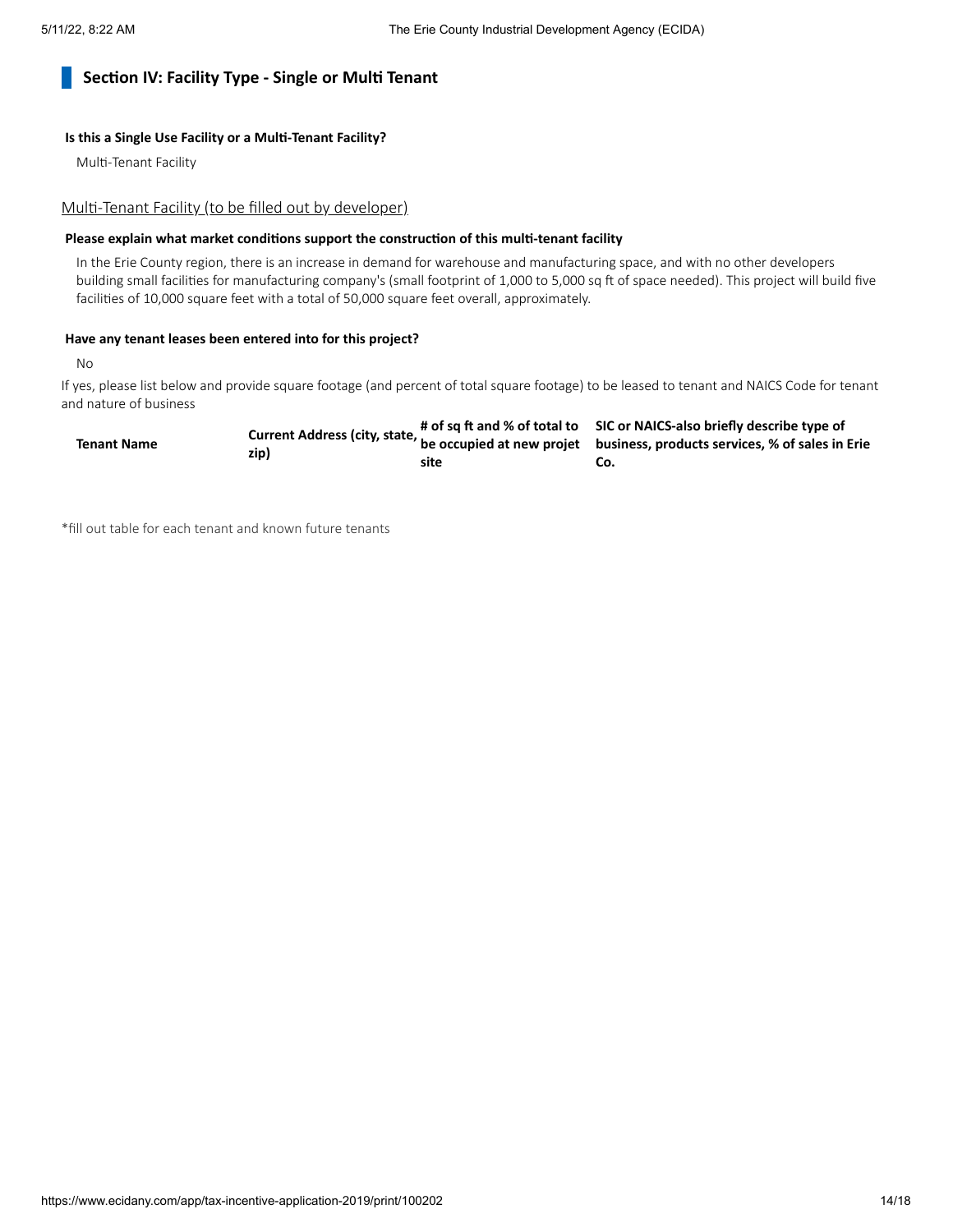# **Section VI: Retail Determination**

To ensure compliance with Section 862 of the New York General Municipal Law, the Agency requires additional information if the proposed Project is one where customers personally visit the Project site to undertake either a retail sale transaction or to purchase services.

Please answer the following:

# Will any portion of the project (including that portion of the costs to be financed from equity or other sources) consist of facilities or property that are or will be primarily used in making sales of goods or services to customers who personally visit the project site?

No

If yes, complete the Retail Questionnaire Supplement below. **If no, proceed to the next section.**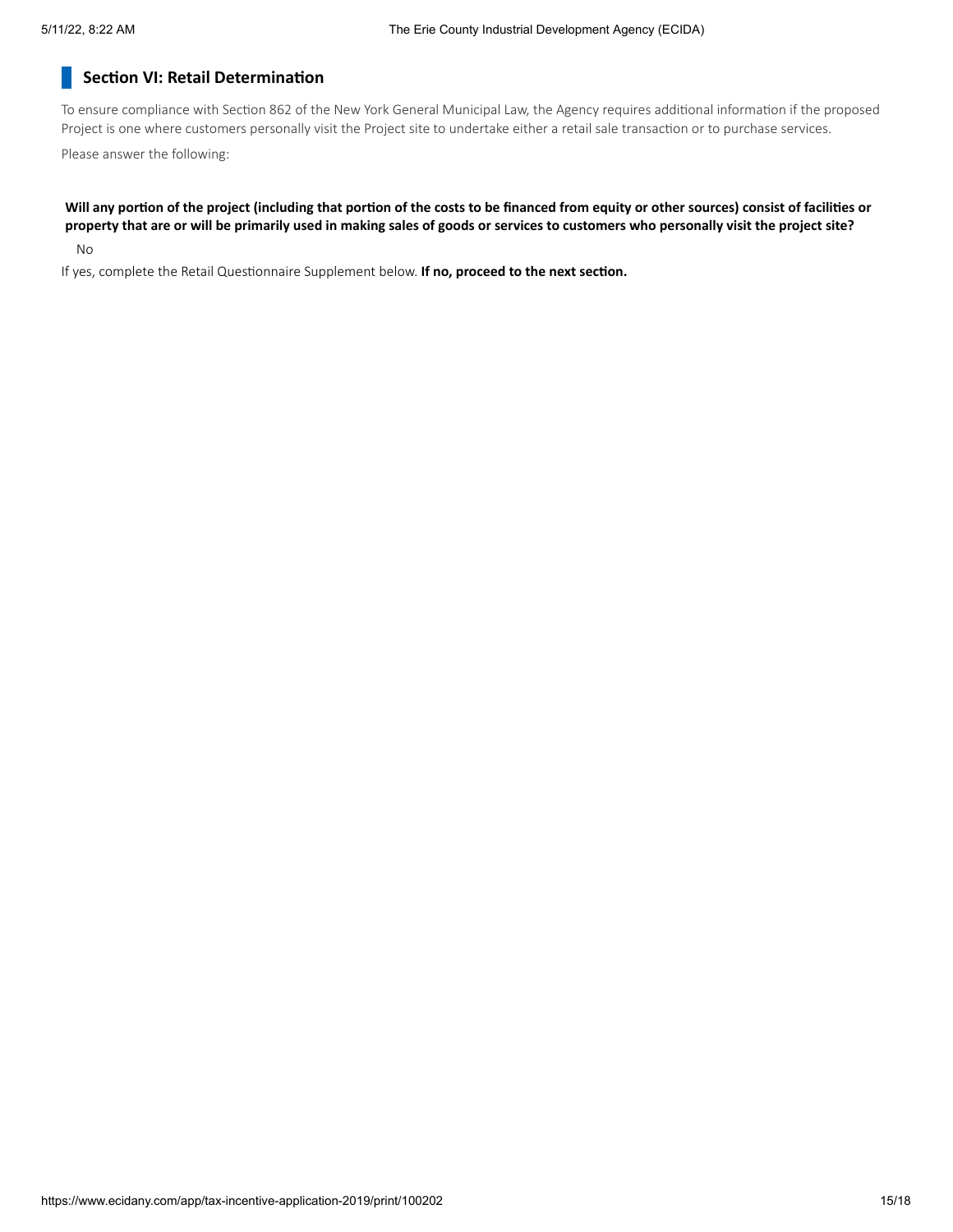#### **Section VII: Adaptive Reuse Projects** H

Adaptive Reuse is the process of adapting old structures or sites for new purposes.

## **Are you applying for tax incentives under the Adaptive Reuse Program?**

No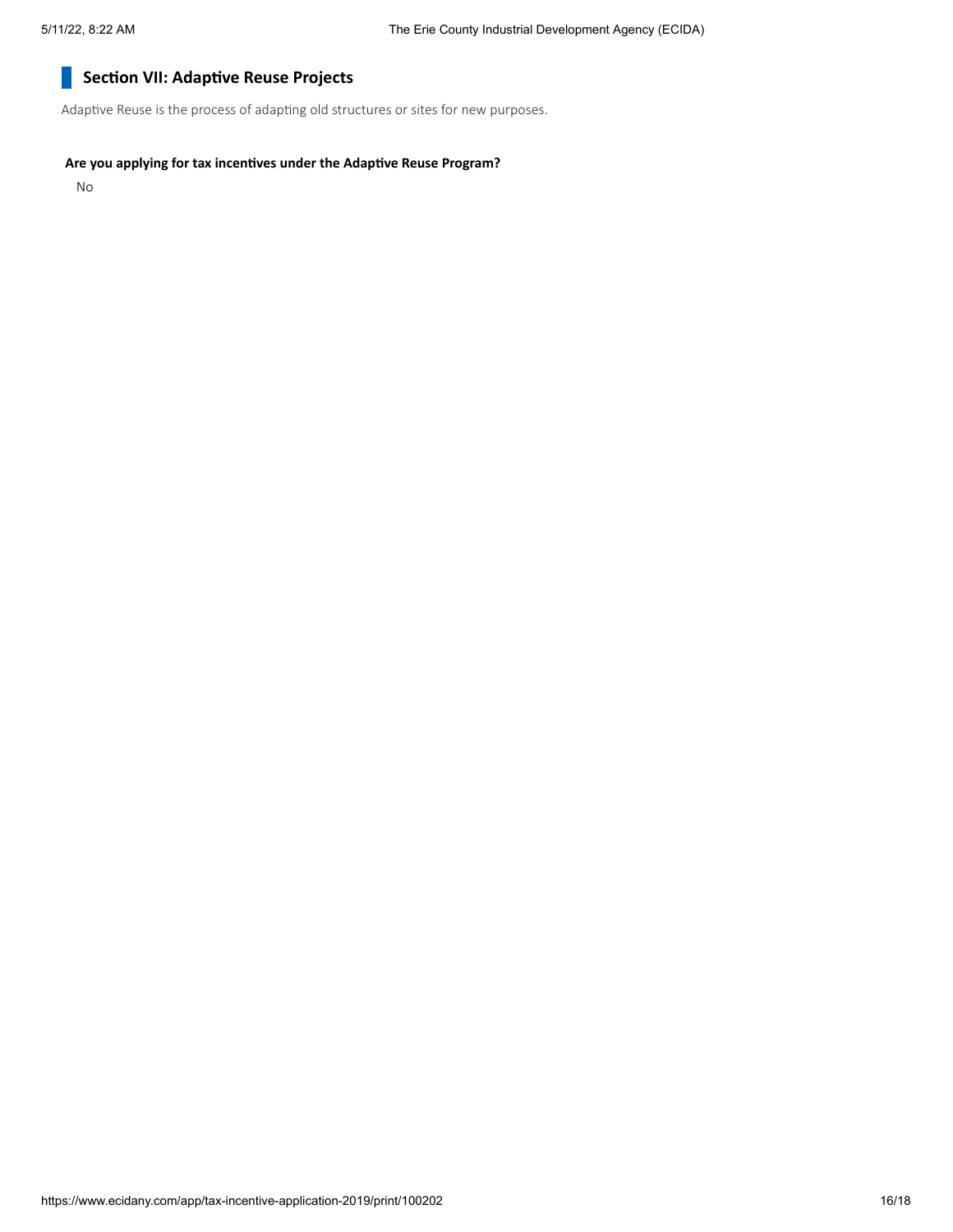# **Section VIII: Inter-Municipal Move Determination**

The Agency is required by state law to make a determination that, if completion of a Project benefiting from Agency Financial Assistance results in the removal of an industrial or manufacturing plant of the project occupant from one area of the state to another area of the state or in the abandonment of one or more plants or facilities of the project occupant located within the state, Agency financial Assistance is required to prevent the project occupant from relocating out of the state, or is reasonably necessary to preserve the project occupant's competitive position in its respective industry.

#### **Current Address**

**City/Town**

**State**

**Zip Code**

Will the project result in the removal of an industrial or manufacturing plant of the Project occupant from one area of the state to **another area of the state?**

No

Will the project result in the abandonment of one or more plants or facilities of the Project occupant located within the state? No

If Yes to either question, explain how, notwithstanding the aforementioned closing or activity reduction, the Agency's Financial Assistance is required to prevent the Project from relocating out of the State, or is reasonably necessary to preserve the Project **occupant's competitive position in its respective industry:**

**Does this project involve relocation or consolidation of a project occupant from another municipality?**

| <b>Within New York State</b>               | No. |
|--------------------------------------------|-----|
| <b>Within Erie County</b>                  | No. |
| If Yes to either question, please, explain |     |

**Will the project result in a relocation of an existing business operation from the City of Buffalo?**

No

If yes, please explain the factors which require the project occupant to relocate out of the City of Buffalo (For example, present site is **not large enough, or owner will not renew leases etc.)**

What are some of the key requirements the project occupant is looking for in a new site? (For example, minimum sq. ft., 12 foot **ceilings, truck loading docs etc.)**

If the project occupant is currently located in Erie County and will be moving to a different municipality within Erie County, has the project occupant attempted to find a suitable location within the municipality in which it is currently located?

No

**What factors have lead the project occupant to consider remaining or locating in Erie County?**

Need for warehouse spaces for light manufacturing and distribution companies in Erie county.

#### If the current facility is to be abandoned, what is going to happen to the current facility that project occupant is located in?

n/a

Please provide a list of properties considered, and the reason they were not adequate. (Some examples include: site not large enough, layout was not appropriate, did not have adequate utility service, etc.) Please include full address for locations.

n/a